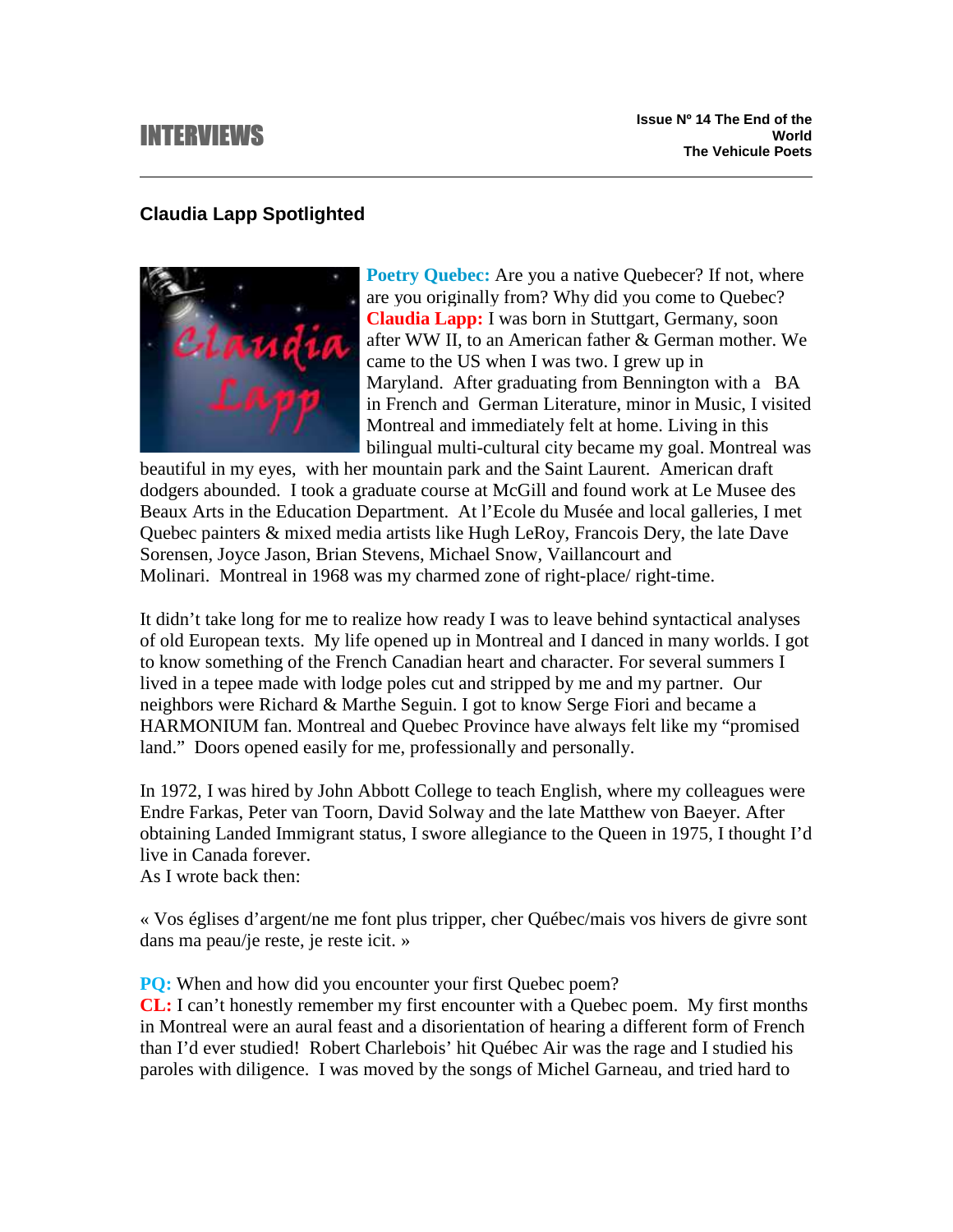understand the context and vocabulary in Réjean Ducharme's Le Nez Qui Voque. I read and enjoyed Marie Claire Blais.

**PQ:** When and how did you first become interested in poetry? **CL:** Poetry was spoken aloud in my childhood. My dad loved the English romantics, Shakespeare, Robinson Jeffers and Hart Crane. He knew Latin and was fluent in German. Mom recited German poetry (Rilke, Goethe, Schiller) while vacuuming. I always loved flowery prose and sad poetry and songs (Negro spirituals, English & Scottish ballads, Blues). In Montreal, I joined a small madrigal group.

I was fortunate to have great teachers at Bennington, where I was exposed to Asian traditions (haiku & Zen poems), Donne & Herrick, the surrealists, French & German free verse poets. I got to sing poems set to music by the Impressionists (Poulenc, Ravel, Fauré) for my Senior concert. I wrote tepid poetry at Bennington but studied and sang much that was great.

**PQ:** What is your working definition of a poem?

**CL:** These days I really like a phrase used by New York mixed media artist Leslie Dill in her Poetic Visions installations: ENVELOPES OF SYLLABIC AIR, which I translate as vibrating linguistic energy packets. I'm looking for lines that are charged with life. I admit to being under Dill's manic influence, and am in awe of her relentless devotional labors in which POEMS , especially those of Emily Dickinson and Neruda, are the STARS, both in her opera Divide Light, and in sculptures.

**PQ:** Do you have a writing ritual? If so, provide details.

**CL:** At 66, I continue the work of releasing my unique Voice, rinsed of habit, drawing on a reservoir of voices archaic, forgotten, outrageous, where nothing is predictable. POETRY as words that come through liminal portals just after dream , before daylight persona takes over, or when attention is diffuse and messages & visitations are transmitted, traces of melody. On a black horse, a dream vision in HONEY, is iconic of the way many of my poems begin – while on a massage table, almost napping. The labor of revisiting, clarification, expansion or pruning is left brain work. Poems influenced by external events are often triggered by motion: riding in or driving the car, walking or chance encounters with strangers or animals. My "political" poems (peace, justice, defense of environment) are always responses to real events or people.

I write most easily early in the morning before left brain chores make their demands. Rituals vary, but include green tea or grinding and brewing coffee. Meditation, stretching, walking in yard/garden, greeting favorite plants, feeding the crows, hummingbirds, jays. I use drumming and rattles to clear the mind, usually later in the day. My approach changes by day, season, and lunar sign.

**PQ:** Do you think that being a minority in Quebec (i.e. English-speaking) affects your writing? If so, how?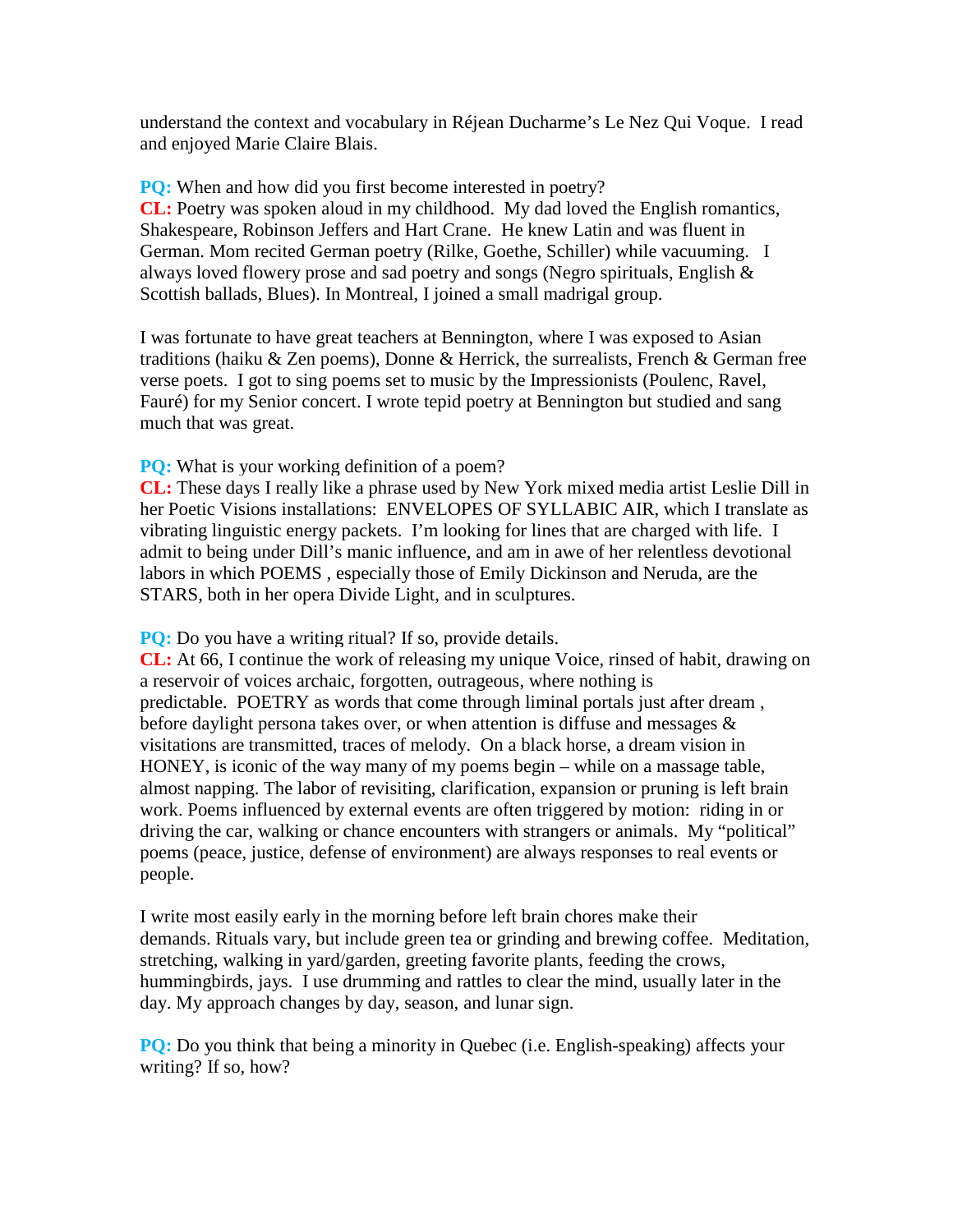**CL:** My education was heavy on European poetry, from Metaphysical English to German romantic and French free verse/surrealist. It did not include French or English Canada. Coming to Montreal was like entering a harbor of Canadian film, art & poetry. I was drawn there by sheer resonance, another American ignorant of life north of the border and eager to immerse myself in la soupe montréalaise, I relished the warmth and physicality of my Québecois friends, their linguistic pride and unfettered creativity and good nature. The tensions between east & west Montreal (French/immigrant and Westmont Anglo) intrigued me and I liked experiencing the diverse worlds.

 A seeker, I went to hear spiritual teachers from many traditions: Roshi Philip Kapleau (Zen), Sri Shinmoy (Hindu), Pir Vilayet Khan (Sufi) and Chogyam Trungpa Rinpoche, whose talks on Buddhism drew me like Velcro. His commitment to dharma art and grasp of Western psychology was inspiring and led to a life-long connection with Tibetan Buddhism. In 1974, I spent several weeks in Boulder, at the his Naropa Institute to study with poets influenced by Buddhist teachings, including Allen Ginsberg, Anne Waldman, John Giorno, and Diane Di Prima.

In Montreal I attended readings by Gary Snyder, Margaret Atwood, Roy Kiyooka (friend & mentor), Penny Kemp, Daphne Marlatt, and Leonard Cohen. In jazz bars of Vieux Montreal, I heard Rahsaan Roland Kirk and Thelonius Monk play. My poetics expanded in the hybrid cauldron of Montreal in the late Sixties and Seventies. I was grateful for the cornucopia of influences.

I was the conceptual light weight of the Vèhicule seven, and somewhat intimidated by Artie Gold's intellect and his knowledge of American poets. I was after the experiences.



Why or why not? **CL:** As an outsider from the south, I was not focused on being a

**PQ:** Do you think that writing in English in Quebec is a political act?

"minority" in Quebec. The impulse to write & collaborate came from the need to express inner awareness, and in response to issues/dramas in my own life, whether "political" or not. I lacked the context of a native resident, other than an awareness of tensions within the city or province, the way one responds to any environment one comes to know over time. My politics were about relationships and were based on resonance. For me, writing in English while in Quebec was never an intentional political act. I appreciated the richness of living in a bi-lingual city which was replete with linguistic tensions. I was a long-term tourist with deep affection, and frustration at times, with the natives.

Clauia Lapp as The Green Ant

## **PQ:** Why do you write?

**CL:** Verbal and written expression has always been natural and necessary for me. Writing is a primary way I process experiences and come to understand what they mean. When my mother died suddenly, I was 37. Writing poems (*Cloud Gate*) helped me keep my balance and move through my grief.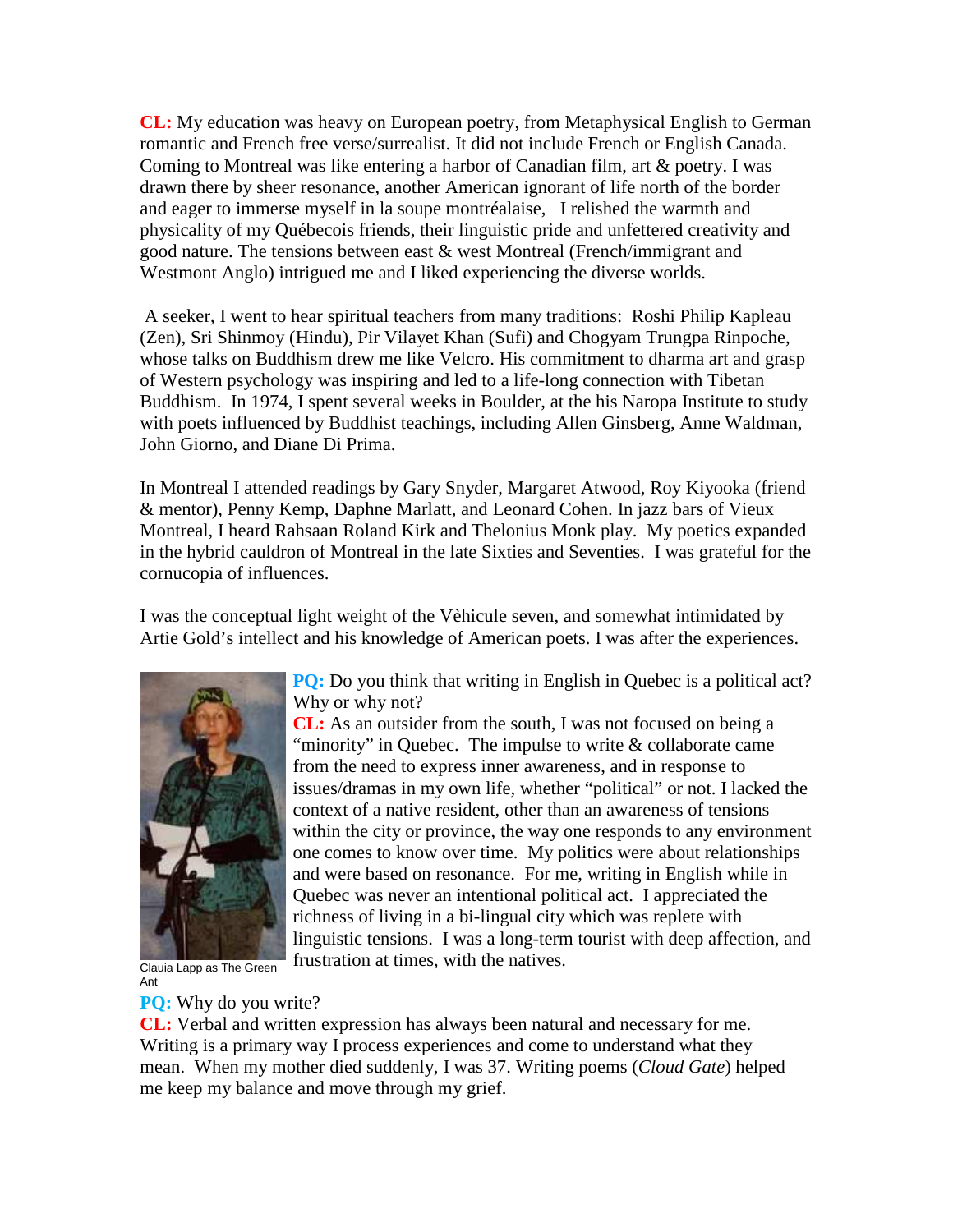I write to Praise, to remember, to share with others the transient beauty of the Floating World. I've always been on the Beauty team. It's my Dress of Solace. I absorbed an aesthetic sense of life early on from my family, with strong humanist and ethical values. As elegies begin to pile up in later years, I see this honoring of friends  $\&$ ancestors as a sacred job. (Beauty as "an explosion of energy perfectly contained", Richard Holmes quoted by John O'Donohue in Beauty: The invisible Embrace)

#### **PQ:** Who is your audience?

**CL:** My audience tends to be a fairly intimate one. Whatever the head count, I like having an audience and the show woman is usually ready to leap out from behind the Introvert's veil. I love reading in our backyard in August to a small crowd, or in a museum gallery surrounded by photographs, outside to seniors for Tea & Poetry, or sharing my work and favorites to Freshmen in their Writing about Art/ Art of Writing class, feeding them Bill Bissett & bp nichol, PK Page & Emily Dickinson. Their enthusiasm flows freely, life is opening for them.

When I read at Eugene's Tsunami Books with two close women friends for POETS ON FIRE, we drew 150.The energy exchange in a large crowd can be thrilling, an Exhilaration. There's nothing like the nourishing bio-field of shared emotions of trust, truth sharing and empathy. It's a balm for sorrow and a celebration of beauty. And even an audience of one is sweet – to share with a total stranger if the moment's right. People don't like what they don't know…but expose them and see them light up. I've published very little compared to others, but I'm a poet everyday with friends and people I meet. They tell me my vernacular is "poetic."

In North America there's a bias against poetry. The out of bounds, market-driven extroversion of America along with its deeply embedded Puritanism distrusts poetry and art, calls it Elitist. But new generations are replacing these grumpy art-hating habits with warm Hispanic accents and poems Tweeted around the world to honor poets and journalists killed in protest.

### **PQ:** Does your day job impact on your writing? How?

**CL:** A day job provides resources but consumes personal creative time. When teaching, grading papers was the steadiest detractor from writing. Yet even the "gray shed full of chores" can provide stresses which need catharsis. My most recent job of 8+ years as a volunteer Exhibit Interpreter, was one for which I had great enthusiasm. The learning and knowledge download was incredible. Giving tours to every age from Kindergarten to Elders, and has inspired an ongoing series of poems. Still, interacting intensely with large groups of children early in the morning for tours ranging from Korea, China, Japan and contemporary art from Cuba, Mexico and the Northwest, lead to burn-out and frustration over languishing manuscripts, which is why I am now an Emeritus Exhibit Interpreter.

**PQ:** How many drafts do you usually go through before you are satisfied/finished with a poem?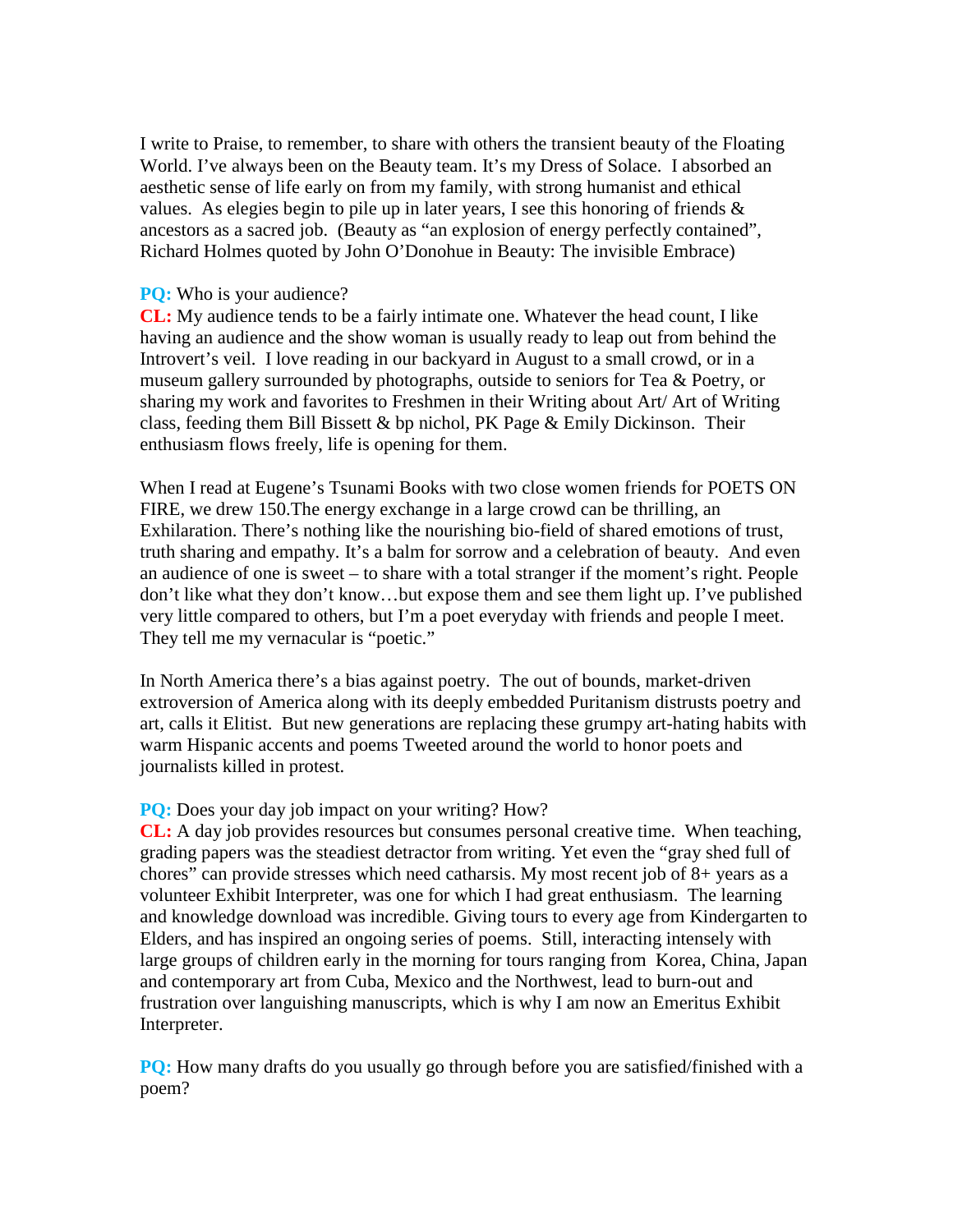**CL:** How many drafts? Far more than when I was young and had confidence in most of what came out. I've become really particular about what I publish or share because I want to write from the deepest channels and in my genuine voice/s. There's so much out there that's bland and predictable like pop music, lacking mystery or a refreshing slap of awareness.

The issue of time: some poems are received in a caterpillar form. The butterfly won't emerge for a long time. I've worked on some poems for years, thinking, it's almost done, only to begin an unraveling process. Poems which retain their juice can go into hibernation, then reawaken with a new season. A good poem is worth waiting for and devoting attention to. These days I can often finish a poem in 3-8 drafts. Patience is something I've had to learn!

**PQ:** Do you write with the intention of "growing a manuscript" or do you work on individual poems that are later collected into a book?

**CL:** I tend to work on individual poems as they come up, then see how they may fit with others in style, voice, theme. As I sort through 30 years of paper files, I keep track of "tracks", making notes on index cards. How quaint, but the less time in front of a computer screen, the better, for my eyes and neurons.

**PO:** What is the toughest part of writing for you?

**CL:** Toughest part of writing practice is RESISTING DISTRACTIONS – email , getting lost in online research on art, music, natural medicine. This is why I'm not on Twitter or Facebook, I wake pretty early, 5-6 a.m., my most productive time, with mind & body fresh.

**PO:** What is your idea of a muse?

**CL:** MUSE - An aspect of the classic Greek goddesses that I like is that they sprang forth from a geyser touched off by the hooves of Pegasus ("geyser"). When the Muse is active, s/he steps out from my naturally cordial Self wearing a mellow or wrathful face. I feel that side often, furious at the way Earth is dishonored and disfigured, her pollinators poisoned, her lions farmed expressly for close range killing by safari hunters. Habitual mind lets go of its grip, Alter Egos assert themselves. S/he is attracted to hoof beats on turf or high desert, alert to a whinny of greeting and the next ride.

**PQ:** Do you have a favourite time and place to write?

**CL:** I do love writing on a train as landscape unfolds. The borderline times are most evocative. Daybreak more than nighttime. By moving water, whether the ocean or creeks and falls. Brand new lands – entering a new harbor - Sydney, Istanbul, the island of Santorini -, getting off a plane to step onto a new continent in another hemisphere.

**PQ:** Do you like to travel? Is travel important to your writing? Explain.

**CL:** I love the liberating effect of travel, the great routine-buster, and have been blessed to voyage from an early age. At ten, I crossed the Atlantic on the Queen Mary with my parents to visit Europe & relatives. At 16, I travelled with AFS exchange students on a former troop ship to Rotterdam (took 10 days), then flew to Istanbul to meet my Turkish host family. I've visited Greece, Mexico, UK/Ireland, India, Italy, Australia, and most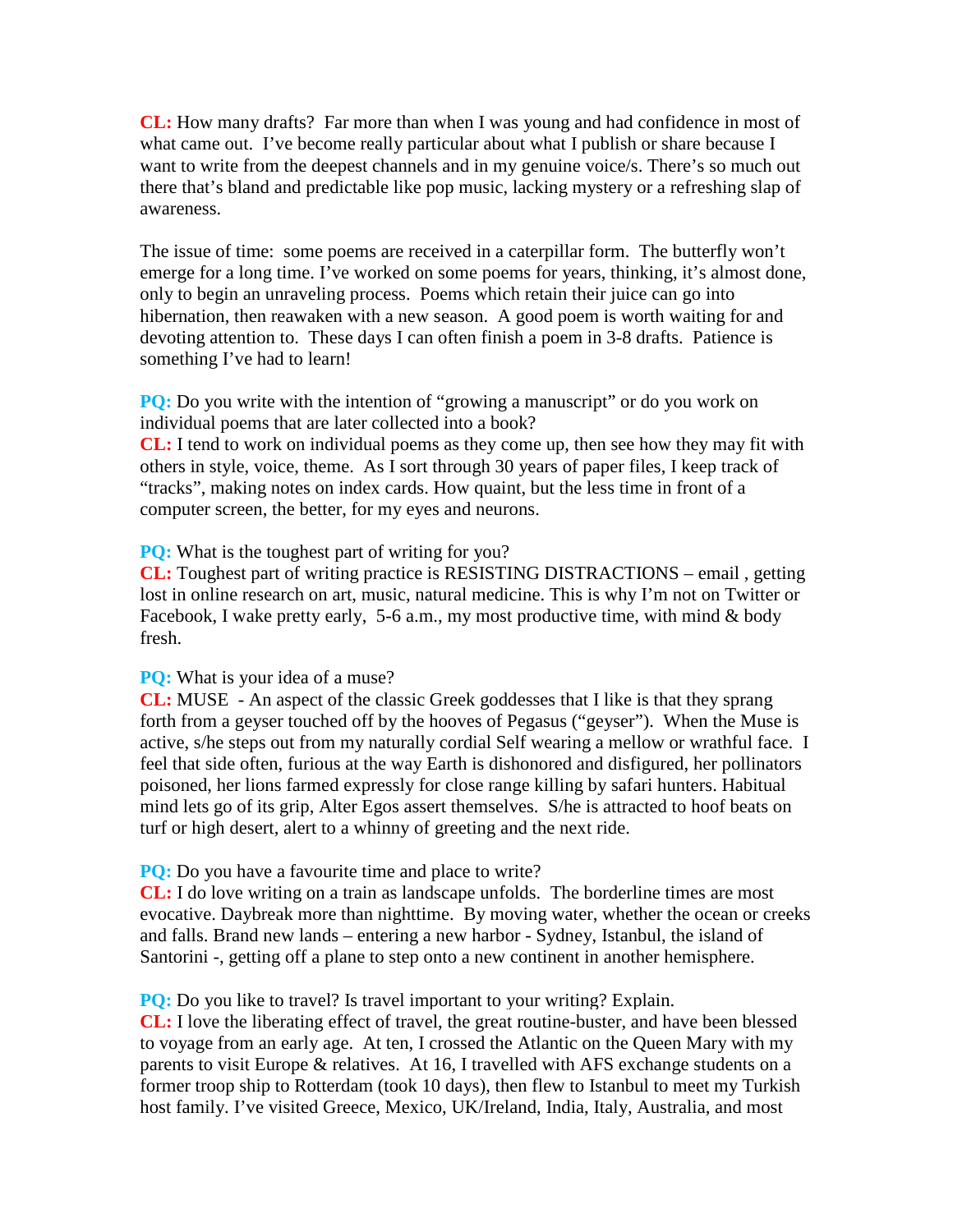records were photos and prose – in journals, letters & postcards. If I don't nail the poem on the spot, I lose the impulse. And, memory being unreliable, many a travel poem remains on the psychic sea bottom. Sometimes a dream will nudge flashbacks and link them to Now.

**PQ:** Do you have a favourite Quebec poet? If yes who and why? **CL:** I don't have a specific favourite Quebec poet; I simply haven't had time to keep up with another poetry pool at this point in my life.

**PQ:** Do you write about Quebec? If so, how and why? If not, why not? **CL:** I rarely write about Quebec unless memories come up via a dream or when I learn of another friend's passing. I tend to be a poet of the present moment and am very engaged in my Oregon/Northwest life, its diverse landscapes and microclimates, laid-back culture (winemaking, music, art, sustainable agriculture), and environmental activism.

Music also keeps me connected to Quebec. I pull out old LP's by Harmonium, Michel Garneau, Richard Seguin, Gilles Vigneault and voyage… Recently, Le Vent du Nord came to a local stage and I savored joual-inflected lyrics of traditional songs, with accordion, hurdy-gurdy, fiddle, piano, mandolin and foot tapping by Olivier, Simon, Réejean, & Nicholas. J'ai ben flyée! I listen to their CD, Dans les airs, while driving.

I will always be psychically bound to Montreal and PQ through abiding friendships. Aside from my poetry chums/colleagues, I've reconnected with some former John Abbott students, one of whom lives in Ontario and has introduced me to First Nation writers like Drew Hayden Taylor and poet Gregory Kopocihkan. Another exstudent studies and plays Rumi inspired Dervish music with a group of Sufis led by Turkish master Timucin Cevikoglu.

**PQ:** You were one of the original organizers of poetry readings at Vehicule Art Gallery. Can you talk about the gallery, your involvement, the why's and the therefores? **CL:** Vèhicule Art Gallery Readings: Our motivation for the reading series came out of a desire to provide a venue where emerging young poets and artists could present their work, mingle, and sell books, broadsides and art. Coming from Bennington College, I was used to being around the avant-garde in dance (Martha Graham), music (Henry Brant) and art (Helen Frankenthaler, Jules Olitsky). At the gallery, long before Slams, we were open to experiment and collaborative performance. We encouraged writers who were not established, those on the edge. Several of us made a living as instructors at Champlain and John Abbott Colleges and we encouraged students to attend readings.

Michael Harris and I were the first poets to read at the Sunday afternoon series inaugural on December 10, 1972. There was no heat that day and we never took off our coats. One of Francois Dery's large unstretched canvas paintings was up. The poets who read at Vèhicule were mostly local, but I helped to bring in West Coast voices like mentor/friend Roy Kiyooka, whose paintings & photos were shown at Sir George Williams U, Daphne Marlatt, Penny Kemp, and from New York, Anne Waldman. I remember hearing Bill Bissett, but don't know whether it was at Vèhicule. Ken Norris & Peter van Toorn's 1982 collection Cross/Cut, from Véhicule Press, includes many poets who read at 61,